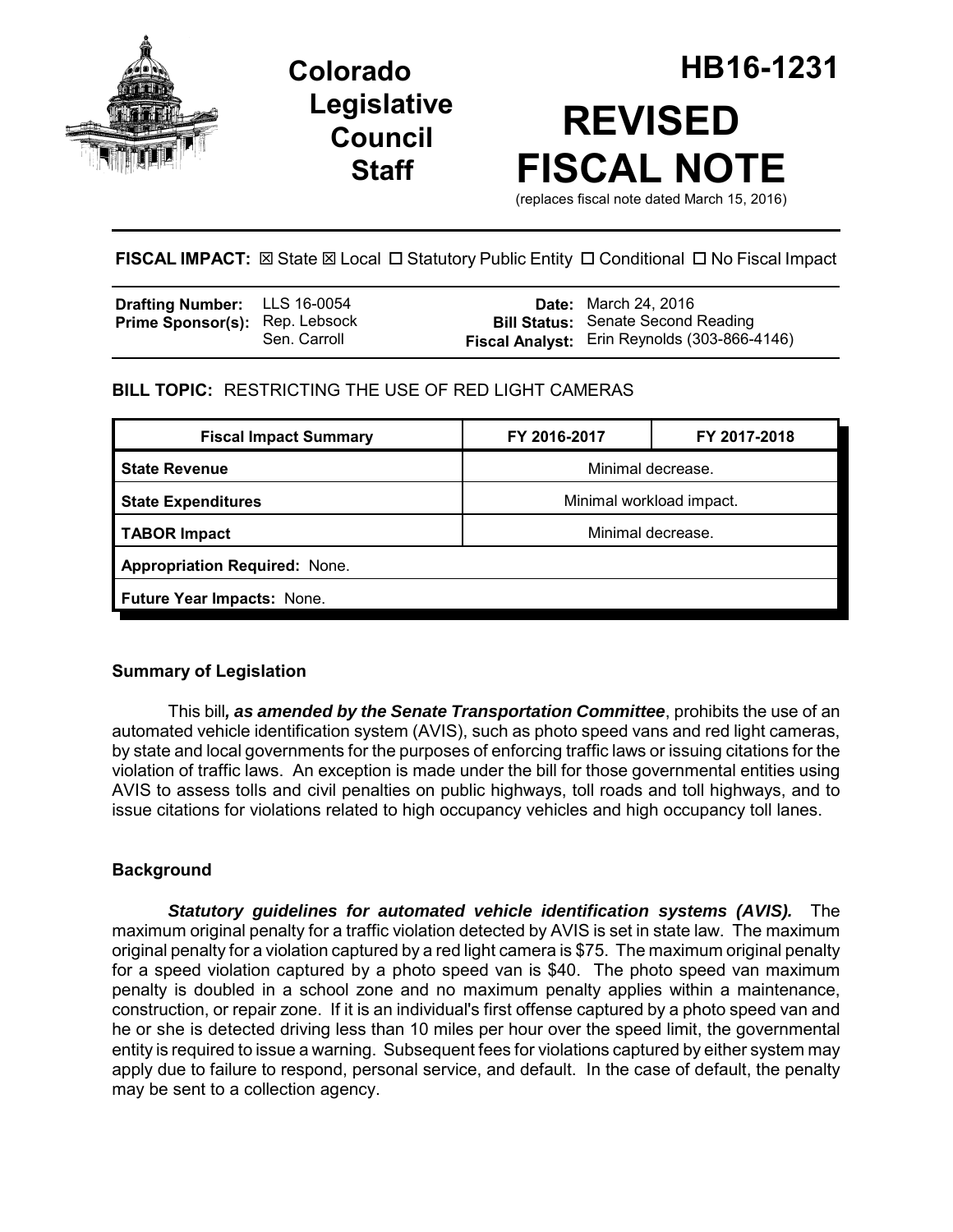March 24, 2016

AVIS cannot be used to detect a violation unless a sign is posted to notify the public that such a system is in use. A penalty assessment notice or summons must be delivered within 90 days of the alleged violation. Governmental entities are not permitted to enforce a penalty by immobilizing a vehicle or reporting it to the Division of Motor Vehicles. No points may be assessed against an individual's driver's license for a violation detected through the use of AVIS. There are limits on the use of photo speed van enforcement that do not apply to red light cameras, which limit the use of photo speed van use to school zones, residential neighborhoods, within maintenance, construction, or repair zones, or along a street that borders a municipal park.

*Departments of Transportation and Public Safety.* The state does not currently use AVIS to enforce state traffic laws.

#### **State Revenue**

Beginning in FY 2016-17, the bill will minimally decrease fee revenue collected by the Department of Revenue (DOR) to conduct record searches. Currently, if a local government contracts with a private entity for the operation of an AVIS to detect traffic law violations, the private entity may contact the DOR to obtain the mailing address of the driver so that the penalty assessment notice or summons can be mailed. For individual record searches, the DOR collects a fee of \$2.60 per record, credited to the Colorado State Registration and Titling System Account, and for bulk record searches, DOR collects a fee of \$25 per record, credited to the Highway Users Tax Fund. Records are provided free of charge to local governments and law enforcement agencies through the use of an electronic system that local governments query on their own. It is assumed that reductions in revenue as a result of this bill will be minimal.

#### **TABOR Impact**

This bill minimally reduces state cash fund revenue from fees, which will minimally reduce the amount of money required to be refunded under TABOR. TABOR refunds are paid out of the General Fund.

#### **State Expenditures**

Overall, this bill is expected to create a minimal workload increase for the DOR and a minimal workload reduction for the Judicial Department.

*Department of Revenue.* The interagency information sharing agreements in place between the DOR and local governments for the purpose of associating license plates with addresses will need to be updated to reflect the change in law. In addition, the DOR will be required to update rules, manuals, and its website to reflect the changes in law. These workload increases can be addressed within existing appropriations.

*Judicial Department.* The number of traffic citations issued for violations detected by AVIS contested in trial courts is low, as these are mainly processed in municipal courts. The bill may slightly reduce workload in the Judicial Department, but does not require a reduction in appropriations.